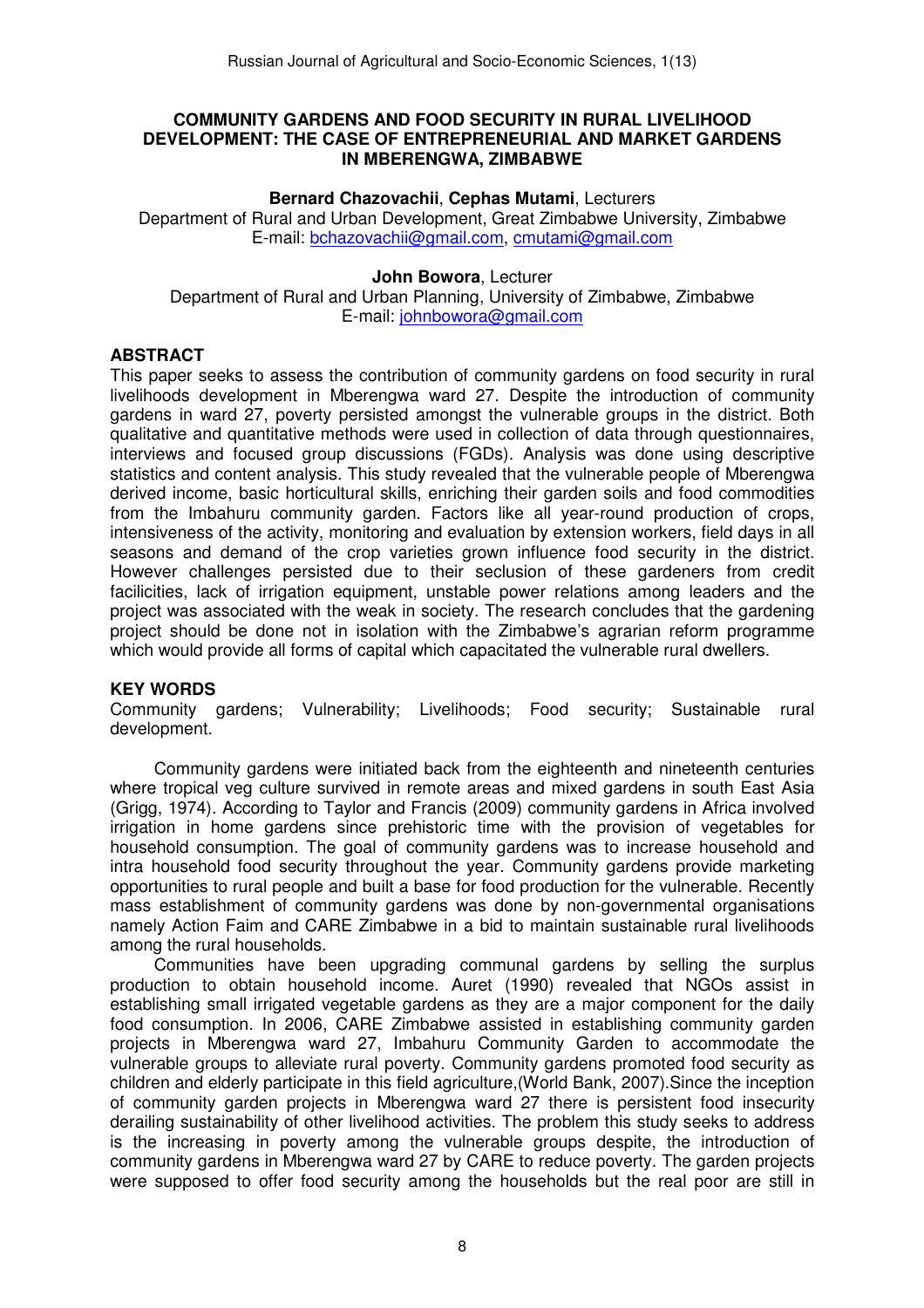shocks and stress. The goal of sustainable rural livelihoods remained elusive due to inherent factors challenging community gardens as a rural livelihood strategy. It is the aim of this project to unearth why poverty is growing despite the introduction of community gardens and examine the coping strategies used as solutions to the challenges faced in community garden projects.

**Community Gardens.** According to Middleton (2009), community gardens are a place to grow food crops, flowers and herbs in the company of friends and neighbours. It may also be a place to reconnect with nature or get physical exercise. Basing on this definition community gardens have attracted different meaning, uses, and purposes to different societies and communities. As a result some use community gardens because they lack adequate space at their homes to have a garden and to build a sense of community among neighbours (Middleton, 2009). In rural areas, community gardens takes different shapes, forms and sizes and purposes that make them differ from each other and from place to place. Community gardens are innumerable i.e. neighborhood community gardens, Youth Communal gardens and School gardens, Nutritional gardens, Entrepreneurial and Market gardens, Home gardens, Therapy gardens and Demonstration gardens.

Neighborhood community gardens as eluded by Middleton, (2009) are located on land that is divided into different plots for individuals or families. These gardens have leaders, committee for management and can be found at churches. In Zimbabwe they are found in wetlands as dambos distributed by headmen for each household (Leach, 1990). Crops such as maize, sorghum, vegetables and bananas are found in these gardens. Youth and School gardens are found in schools for educational purposes to young people. They are located at a community centre for the unemployed youths to earn a living. At schools they provide classroom lessons in different subjects such as agriculture and science subjects. Species such as vegetables, groundnuts, beans, maize, and tomatoes are found in these gardens.

Nutritional gardens are funded by NGOs through the ministry of health and land is allocated to the vulnerable groups in order to offer supplementary diets to everyday meals. Green vegetables, onion and carrots are mainly found and especially medicinal plants, (Moyo and Tevera, 2000).

There are also Entrepreneurial and Market gardens which specialized to improve market and are established by non profit organization to teach business and job skills to youth and vulnerable groups. The participants are paid by money after sales, (Middleton, 2009). Crops mainly found in these gardens are vegetables, fruit trees like oranges and avocados and also cash crops which are coconuts and sugarcane.

Home gardens take different size and activities. They are called small gardens or kitchen gardens located near the homestead specifically for vegetables and water for irrigation can be obtained from dish washing and bathing. They are mostly found in arid and semi arid areas in sub Saharan Africa. They may also take gardens plot and may be communally owned, (Taylor and Francis, 2009). Home gardens can take a form of nurseries to provide seedlings, floriculture with ornamental plant located in peri-urban for market and they can also be home market gardens. According to Rangasamy et al (2002) these may be called forest gardens found in the humid tropics integrating poultry, vegetables and fruit trees hence mixed gardens.

Communal gardens are located in a communal centre, organized and managed by a community group to share work and rewards. They own the land collectively and share the proceeds among members. They can donate to food pantry what they harvest at their pleasure. Communal gardens can accommodate at least thirty people up to more than two hundred people. Different types of crops are grown such as cereals that are maize, sorghum, cash crops, timber, forage, fruit trees and different types of vegetables.

The food bank normally dominated these gardens and located at a food pantry. Food bank and pantry are for storage facilities and volunteers are participants or food pantry clients who grow and donate to the food pantry. Mainly cereals such as maize, nutritional crops like beans and peas are grown in these gardens.

Therapy gardens are mainly for horticultural therapy to hospital patients, located at hospitals, prisons and senior caters. A horticulture therapist leads programs and activities.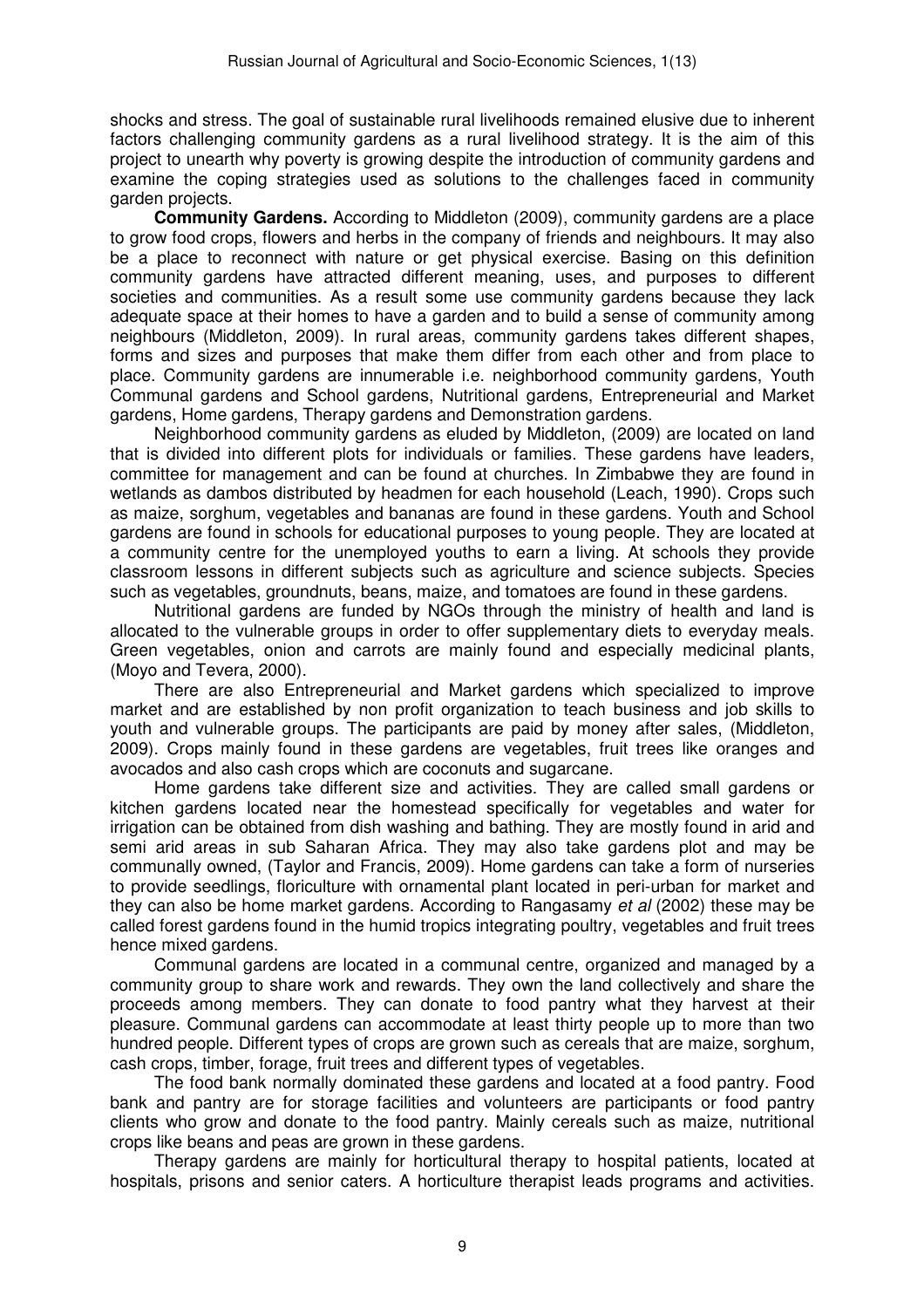Horticultural plants are cultivated in these gardens such as ornamental crops, herbs, medicinal plants, flowers, garlic and different types of vegetables.

Lastly, Demonstration gardens located at working community gardens managed and maintained by the public while led by extension master gardeners. Community members are trained as volunteers to educate the public about gardening. Different crops of interests may be chosen for example a cereal, vegetable, fish, fruit tree or horticultural products on how it is cultivated. This study would focus on Entrepreneurial and Market gardens with the use of Imbahuru community garden in Mberengwa district. Imbahuru community garden has proved to be a livelihood which is sustainable, cope with and recover from stress and shocks, maintain or enhance its capabilities and assets, and provide sustainable livelihood opportunities for the next generation, and which contributes net benefits to other livelihoods at the local and global levels in the long and short term, (Ellis, 1998). A method of selecting beneficiaries in community gardens is limited to social and technical criteria. Local community based organizations play an important role in selecting beneficiaries. According to Eshtayeh and Earis (2006) women are invited to a meeting in which information is collected from the community based organizations (CBOs) representing the CBOs but also from the public to foster transparency. Moyo and Tevera (2000) noted that in national gardens which are funded by Non governmental organizations (NGOs) through the ministry of health, the councillors who are recognized political leaders allocated land for gardens .This created conflicts with traditional leaders.

Nutritional gardens normally favor the sick to get balanced diet mostly those with chronic diseases like tuberculosis, AIDS and others .NGOs collect information about the living standards, family size, assets and choose according to the vulnerability context of that communal area.

Community gardens have important resources with socio-economic reproduction roles for the communal people (Moyo and Tevera, 2000).Some villagers have resorted to gardening while waiting for the rain season and they make profits using them for accessing inputs during the main season of farming (New farmer, 2004).Some A1 resettled farmers in Shamva who have no adequate irrigation facilities have opted for gardening instead of irrigation schemes because of their huge profits. Huge profits are being made from gardening by selling their crops to Mbare musika and along Shamva road (New farmer, 2004).

 Scoones (2010) postulated that gardens have benefited women through specialization and they obtained vegetables, groundnuts and Bambara nuts for the household food consumption. .Community have benefited from participation in those gardens where they derive their income. .Community run schemes have performed better than government managed schemes because of their flexibiliity, lower cost of operation and participation of women (Rukuni et al 2006). Community gardens in rural areas utilized wetlands as source of water to irrigate their crops and vegetables. These wetlands existed together with community gardens for many years and proved to be highly productive as they contribute to social and economic welfare of many rural families, (Rukuni, et al 2006).The use of wetlands to vegetable gardening is increasing in small holder farmers.

More so, community gardens contribute to the affected and vulnerable household's food security. Implementing organizations are helping promoting vegetable gardens to help vulnerable groups and affected households get access to vegetables to ensure food and nutrition security (FAO, 2002).These nutritional gardens have benefited households and chronically ill people with herbs and vegetables as they improve their nutrition throughout the year. These are also activities for women where income generation becomes easy for them. Medical plants found in these community gardens such as garlic and onions have role of treating HIV related symptoms, improving digestion and stimulating appetite (FAO, 2002). Gardens are for income generation and food producing activities. These are necessary for the contribution to food security and safety. Over 2, 8 million dollars worth of food was produced from the subsistence gardens during the depression end by the time of second war, and the food administration set up a nutritional victory garden programme which saw huge benefits, (FAO, 2002).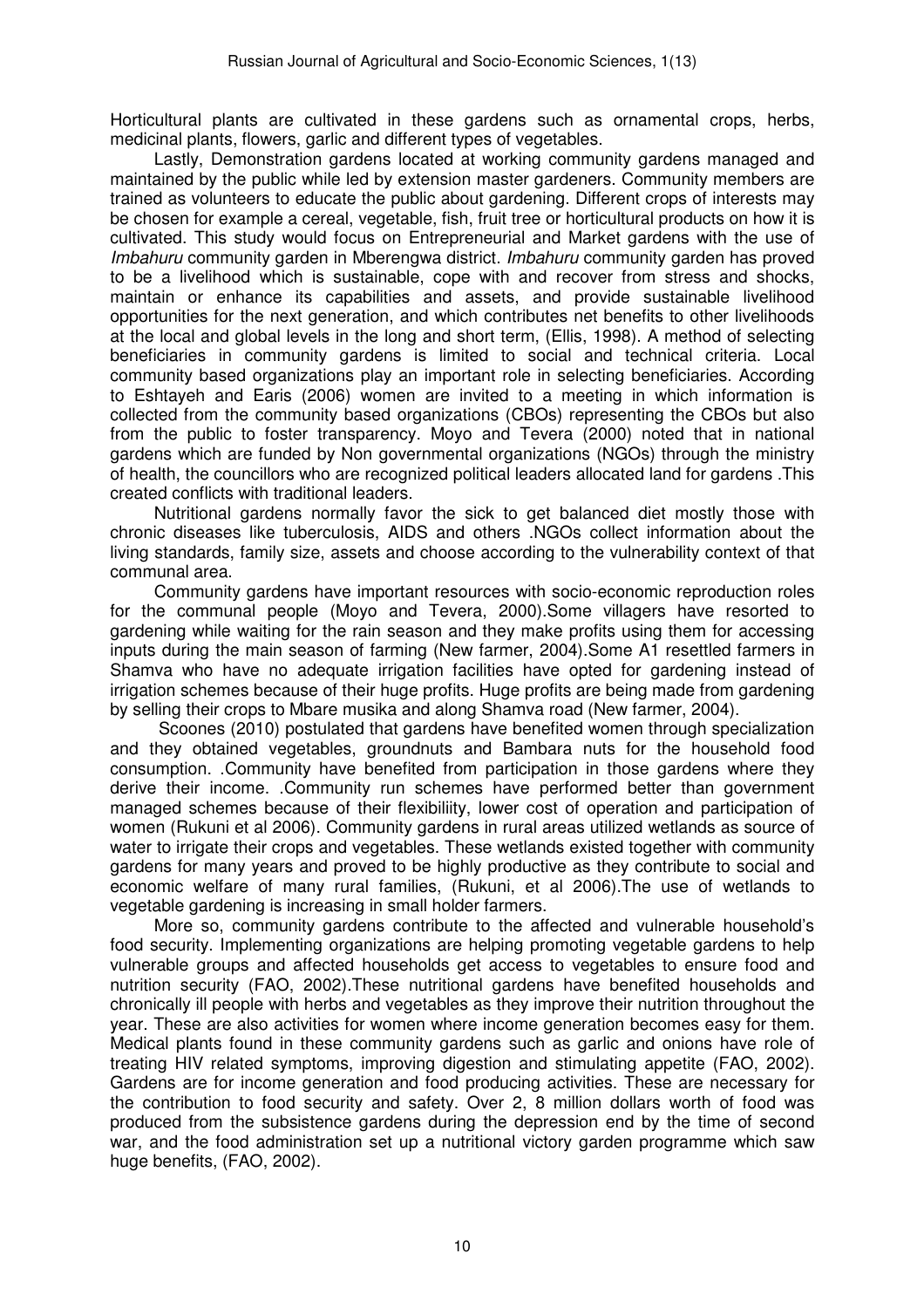Although other community gardens are illegally located along river banks they have supported families through income and food throughout the year, (Scoones, 2010). Microirrigation has been also more successful with gardens being the source of year around vegetables and maize. These are found in resettlements and are an important basis for livelihood strategies (Scoones, 2010).

Communities have upgraded gardens and individuals from these gardens sell surplus produce to obtain household incomes which in turn cater for household food security, basic and other emergencies. Community gardens benefited the communities to build social networks through sharing gardening activities .According to Moyo and Tevera (2000) family and kinship act as the distributive mechanisms as well as promoting interpersonal relations and social identity of individual members .This mainly happen in sharing dambo gardens among the families who participate .Gardens have promoted intermarriages between the families and thereby building networks of kinship, (Moyo and Tevera, 2000).

Community gardens act as a survival strategy for the poor in many communities to share resources together in order to meet their daily basic needs and mutual obligations. Preservation of aesthetic and cultural values is demonstrated in Asian gardens. Home gardens were also useful in the slavery stage and were influenced by African slaves in Caribbean as food used by poor people as a strategy against food inflation resulting from heavy reliance on imported food.

**Challenges in Community Gardens.** Community gardens face many challenges that limit their production and interaction between members. Lack of irrigation equipment undermined the ability of poor households to raise their agricultural incomes and made them even more vulnerable to frequent droughts. Power relations are an impediment to the success of gardens. These relations determine the controls of gardens (Moyo and Tevera, 2000).There are also illegitimate forms of transferring land or selling of land or expansion of plots which is common in dambo gardens. According to Moyo and Tevera (2000) this was as a result of usurpation of powers of traditional leaders to manage land and other natural resources lead to protest against rules.

According to Middleton (2009) community gardens in rural areas face management challenges. Most of the participants in community gardens lack gardening skills. Community gardens attracted members which are political motivated and they tend to influence decision making. Middleton (2009) also noted that community gardens also face the challenge of water to irrigate fruits and vegetable during summer. Conflicts over control of land, competition between actors over use of scarce resources such as water because of population pressure are also common in community gardens .According to Moyo and Tevera (2000) there are conflicts between national institutions and local people for example national institutions restrict the cultivation of dambo gardens using national institutions.

## **METHODOLOGY**

Both qualitative and quantitative data were utilized in this research. A descriptive survey design was adopted which incorporated questionnaires, interviews ,secondary data sources and focused group discussions to collect data about selection of beneficiaries, benefits, challenges and coping strategies in community garden projects from beneficiaries, local authorities, locals and leaders. Random and snowball sampling were employed in the study of community gardens in Mberengwa. A sample of forty garden beneficiaries was selected using this procedure. Purposive sampling technique /Snowball were used because a detailed data from a few cases was needed as the research focused on in-depth information which was generated from respondents. This procedure was used to select garden committee, local leaders as introduced by an AGRITEX extension worker of the garden. The extension worker was targeted and introduced other potential respondents with relevant information on the community garden. Triangulation, descriptive statistical and content analysis was used for data analysis.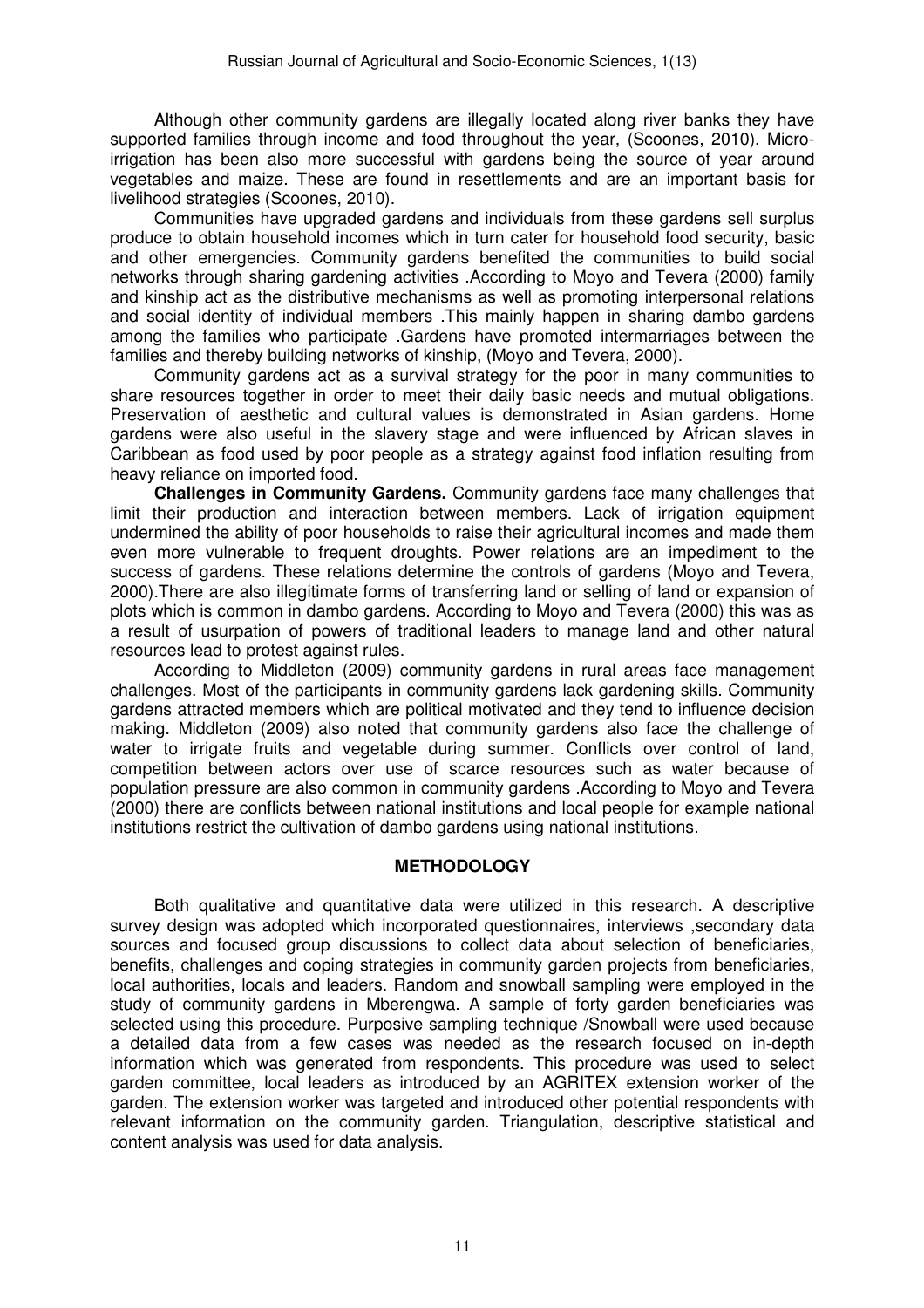## **RESULTS AND DISCUSSIONS**

Vulnerability Context of the Mberengwa Rural Households. In Mberengwa, Zimbabwe, gold panning was an alternate of agriculture just as most of the Sub Saharan African countries. It provided a safety net to Zimbabwe livelihoods as they could no longer stand the hunger and food shortages created by drought, inflation and Structural Adjustment Programmes among other factor (Clemens and Moss 2005, Mawere, 2011). Since 2000, the livelihood situation in Zimbabwe has taken a turn for the worse. By mid-2005 the local currency had lost 99% of its value (Clemens and Moss 2005, Mawere, 2011), incomes in real terms had tumbled by over 98% compared to their 1990 value wiping out the income gains of the past 52 years; (EIU 2006:27 2006:27, Mawere, 2011) unemployment, poverty and the cost of the past 52 years; (EIU 2006:27, Mawere, 2011) unemployment, poverty and the cost of<br>living had all sky rocketed to unprecedented levels (Gono 2005, Mawere, 2011). By the end of 2006 inflation was over 1280 percent (Gono 2007; 24, Mawere, 2011) latest estimated employment is put at 70% and the poverty head count ratio at 70% (IMF 2005, Gono 2007, Mawere, 2011). Gardening has been one of the few coping strategies employed by a l large remote poor and uneducated section of Zimbabwe.



Figure 1. Social Vulnerability of households in Mberengwa Source: Fieldwork 2012

Figure 1 shows the households which adopted conservation agriculture 68% were socially vulnerable. This creates an impression that conservation agriculture is viewed as a farming method of the poor which is backward unproductive. The study also revealed that even those households (about 53% of total households in Mberengwa) which practice conservation agriculture they do so as a mixed practice with other convectional farming systems like ox-drawn ploughing for a few acres. The fact that most households which engage in conservation agriculture are poor mean that the real effectiveness of the practice may be difficult to realize as most of them cannot afford to purchase certified seeds on an annual basis and lack some basic tools required for the practice (Chazovachii (Chazovachii, et al unpublished,2012).

The vulnerability context of families in the Mberengwa rural district is one with the villagers exposed to droughts and high temperatures. These have defined the nature and severity of the impacts of the physical and socio- economic conditions prevailing in Mberengwa. The climate change and the series of droughts victimize the people of Mberengwa.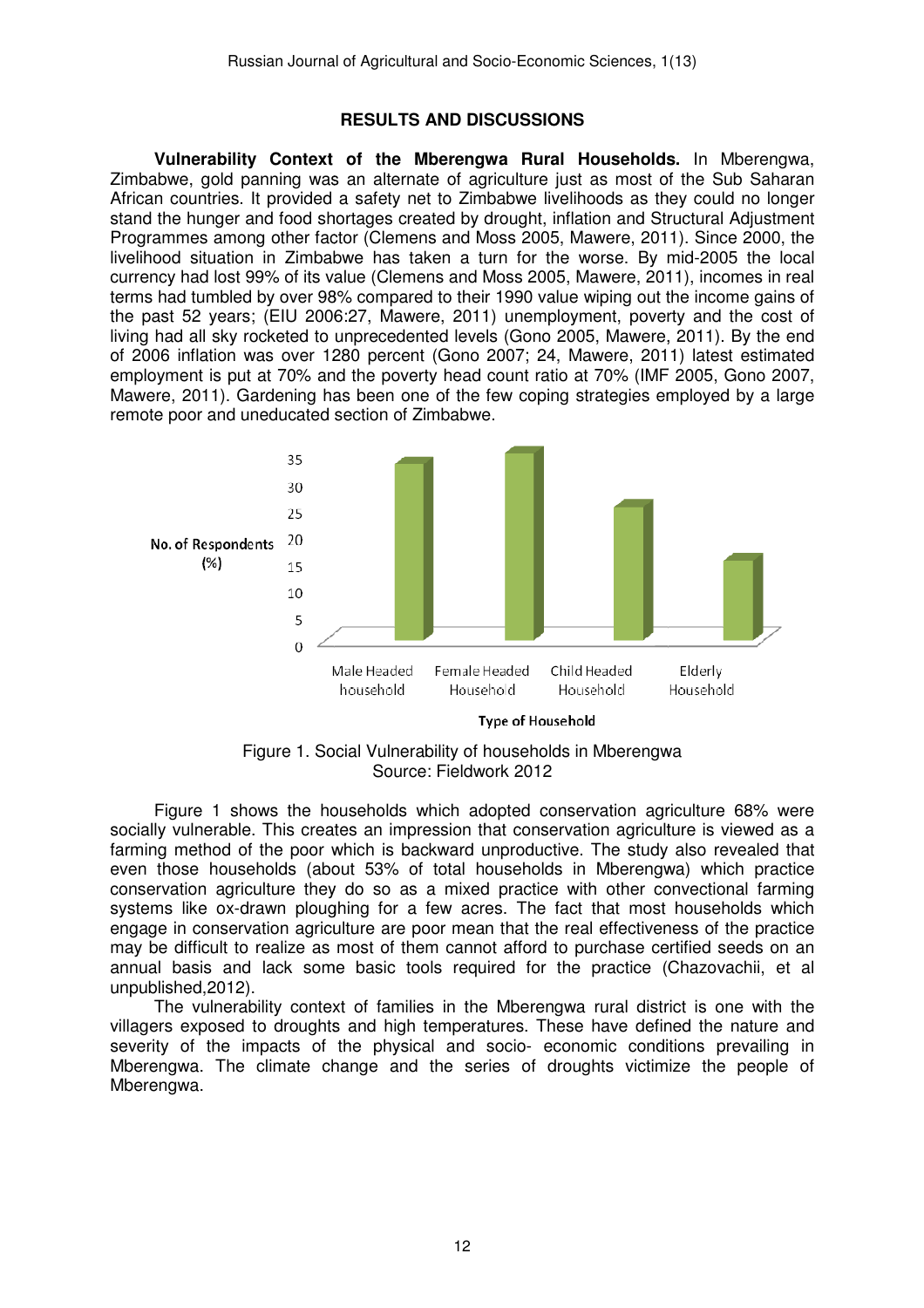

Figure 2. Scheme adopted from Mawere, 2011

The above diagram indicated that the majority of gardeners derive about \$45 to 80% per annum and about 10% of respondents derive more than \$115 per annum.

The majority of the respondents indicated that income derived from selling garden produce was used to buy grocery and food, followed by other emergencies, agriculture utensils, fees, clothing and livestock and lastly grinding mill charges. This is because those gardeners earn little income and moneys are not meaningful for purchasing huge assets per annum. Hence income is mainly used to buy cheaper products for daily use especially food and groceries.

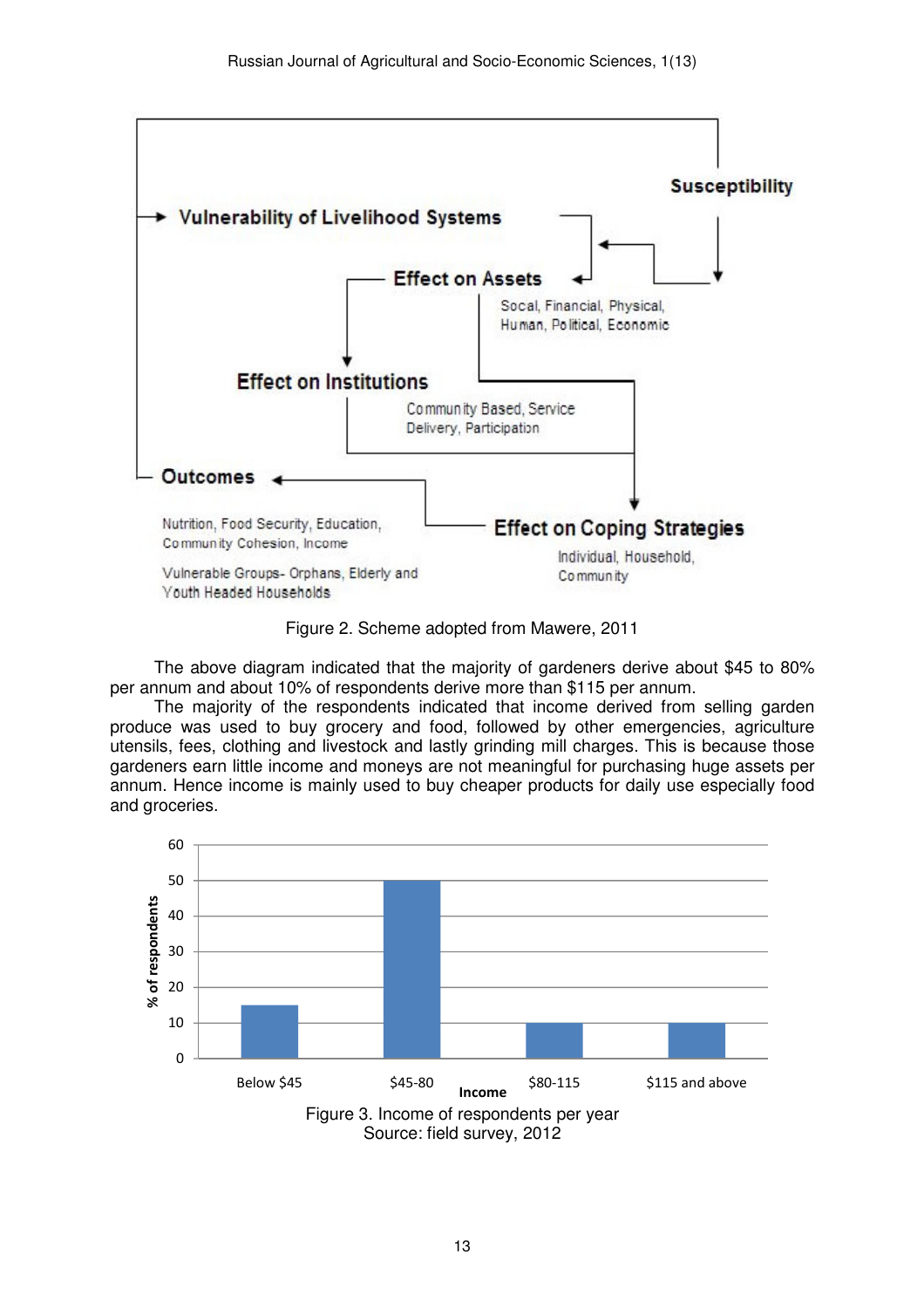

Figure 4. Assets from income Source: field survey, 2012

**Towards Sustainable Livelihood Development through Community Gardens.** The term sustainable livelihoods relates to a wide set of issues which encompass much of the broader debate about the relationships between poverty and environment, (Scoones, 2010). Chambers and Cornway, (1991) state that livelihoods comprise of the capabilities, assets (both material and social resources) and activities required for a means of living. A livelihood is sustainable when it can cope with, and recover from, stresses and shocks and maintain or enhance its capabilities and assets both now and in the future. In an attempt to make a living, people use a variety of resources such as social networks, capital knowledge and markets to produce food and marketable commodities and to raise their incomes, (Herbinck and Bourdillon 2001, Mutangi, 2010). However when such resources are not available or when they are undermined people tend to go under stress and shock. This can be traced to Sen's theory of entitlements, which postulates that the purpose of development is to improve human lives through expanding the range of things a person could do and be, for example, being healthy and well nourished, being knowledgeable and being able to participate in the life of the community. Development is thus about removing obstacles to what a person can do in life for example illiteracy, ill health, lack of access to income and employment opportunities, lack of civil and political freedoms, (Zimbabwe Human Development Report 2003). Before the inception of the garden, the people of Mberengwa were suffering from malnutrition and kwashiorkor due to shortage of proteins in their diets. As a result gardening brought about rich protein crops such as beans, peas and potatoes. According to FAO (2002) community garden constituted the affected and the vulnerable groups promoting vegetable garden to ensure food and nutrition security, providing medical role of treating HIV related symptoms and improving digestion and stimulate appetite. This was also witnessed from the Imbahuru garden as the crops like garlic are found in the garden and respondents disclosed that they have better diet in their daily consumption.

Many households indicated the changes in their quality of life since the inception of community gardens. They obtained basic food commodities like relish and spices for their meals. They have gained skills through workshops conducted for farming purposes which help them to practice good methods of farming and cooperative efforts as they enhanced attitudes interdependency.

Respondents also indicated that they were gaining team spirit, financial transactions and reduced crime as the locals spend their time in gardening activities. Community gardening become a meeting point for formation clubs and helps to reduce stress as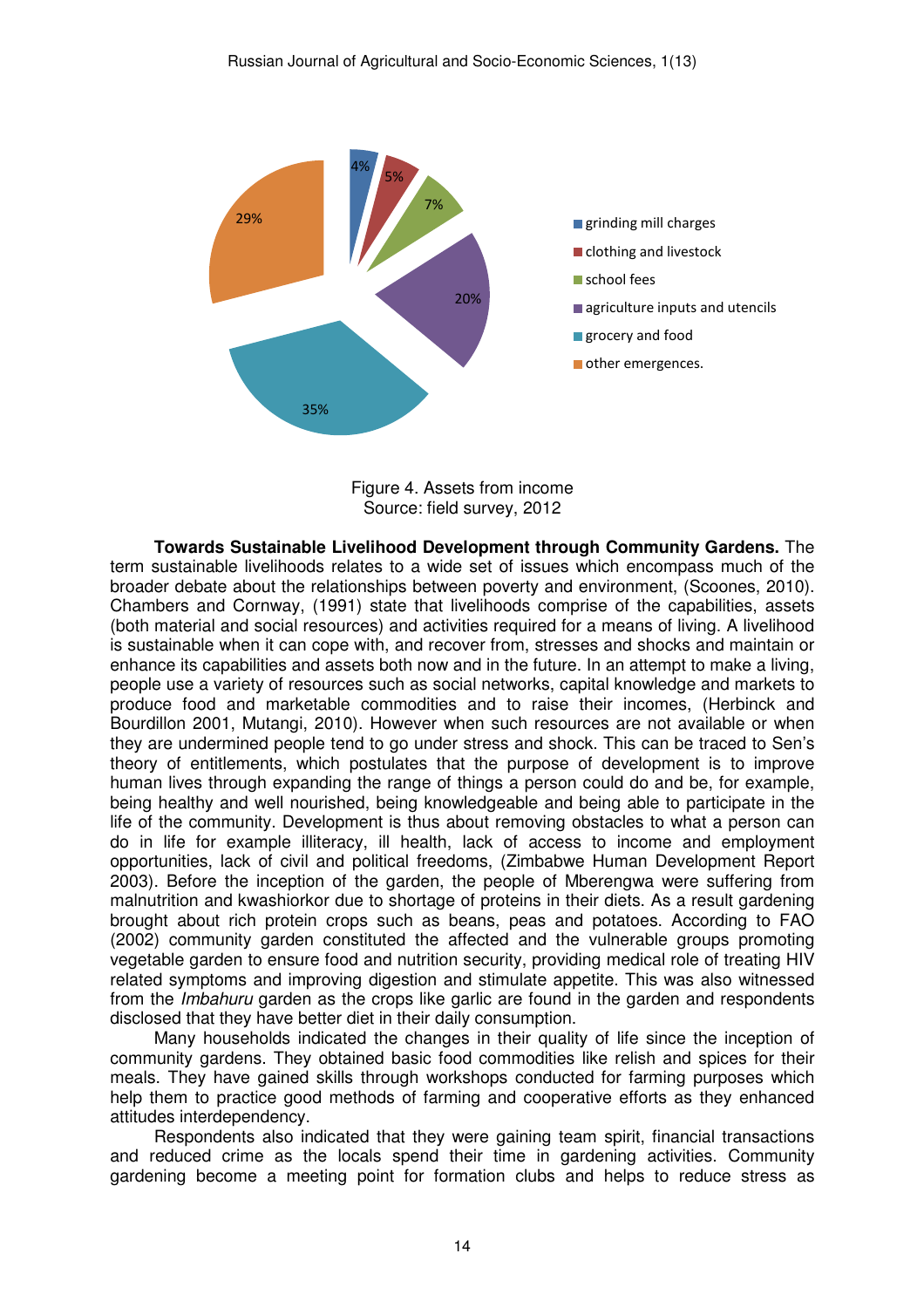gardeners exchange ideas and knowledge. Moreover, gardeners enhanced community participation in their projects and improved social ties, networks and relations through interaction and by borrowing produce, equipment and sharing moral obligation that improves unity in their community. Other respondents indicated that they have gained teachings about HIV and AIDS while working in the gardens. As a result gardening was seen as centre for practicing cultivation of different crops from different corners of the world hence reduces laziness, dependency and promotes diligence, leadership practice and identification of talents. Therefore community gardens proved to have different benefits as witnessed by people of Mberengwa.

**Factors Influencing Food Security in Community Gardens.** The community garden activity is an all year round enterprise. This on its own makes the project sustaining to rural households. This would be an assurance that something is going to come out be it winter or summer season. Coupled with that, the crop varieties grown are those that would be on high demand like fresh ground nuts, round nuts and other vegetable varieties in to an extent that market is readily available. The role of extension officers in monitoring and evaluation of the activities in the gardens has placed them at the level of intensive small scale commercial farmers that production is being realized. Field days are promotional days that encourage competition and motivation among the gardeners to an extent that it boosts future productions in their gardens.



Challenges Faced in Community Gardens

Figure 6. Challenges Faced in Community Gardens Source: field survey, 2012

The majority of respondents indicated that there is lack of cooperation among gardeners; as a result the communal spirit is affected hence reduced production in gardens. Interference with other outsiders who vandalize fencing followed by livestock and theft affecting their produce were some of the challenges. Wild animals such as baboons devour garden crops. Finally respondents showed that they suffer from poor management as leadership lacks knowledge and skills. As Middleton (2009) alludes community gardens in rural areas face management challenges as they are management intensive, time and capacity to work and organize people to resolve conflicts becomes problematic. The gardeners also reported that chemicals were lacking to treat their crops resulting in poor harvests. Gardeners were struggling to mobilize finances together for buying chemicals. This is because CARE which was helping them in gardening activities handed over the project to the community hence failed to properly manage.

**Marketing Challenges.** The majority of respondents indicated that they have on access to buyers, long distance to market and high transport costs. This is probably due to lack of strategic marketing points where their produce can fetch meaningful prices, and they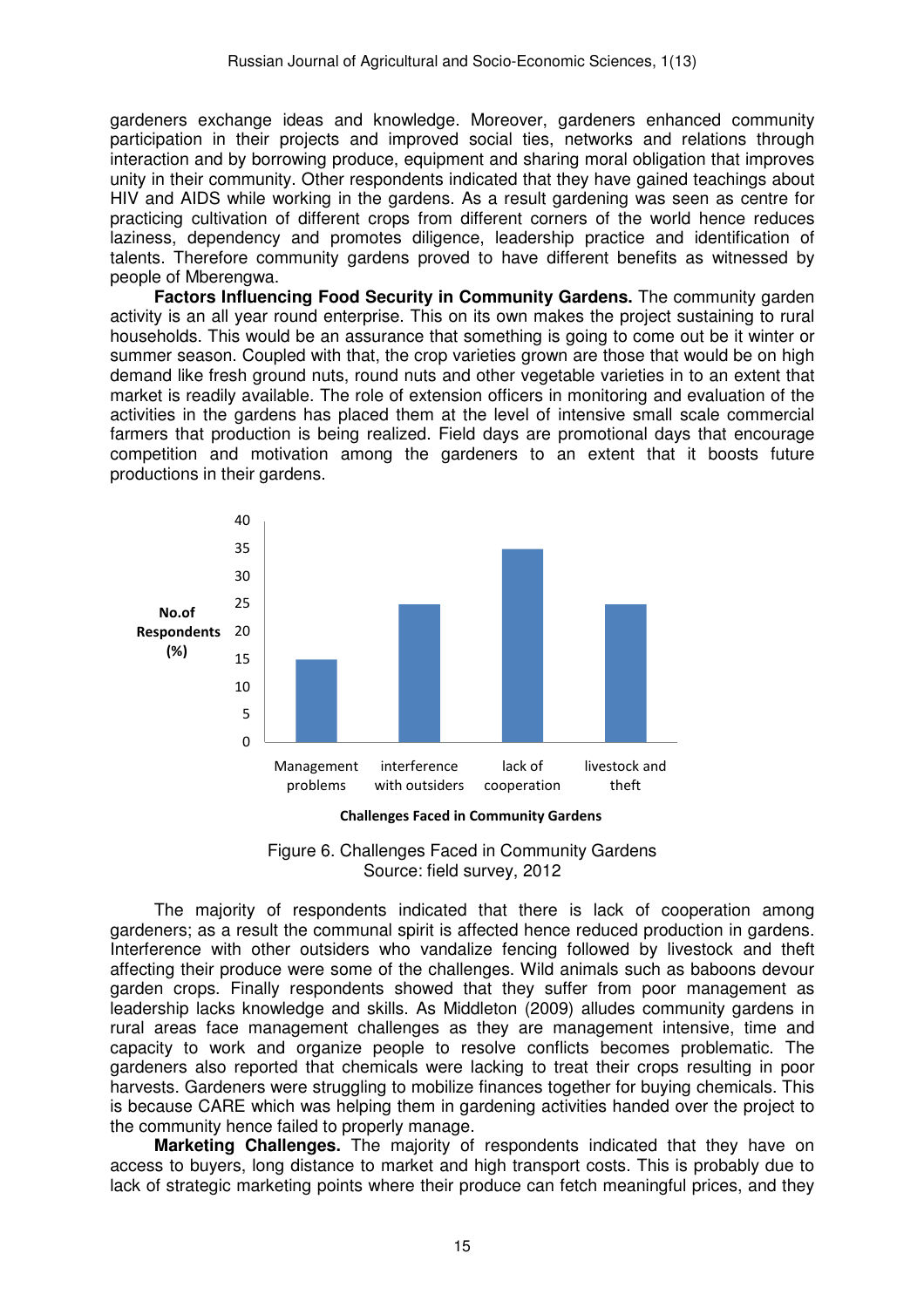are competing with other community gardens, in their ward, nearest gardens and home gardens for market. As a result price for inputs where not in commensuration with income after selling their produce.

**Coping Strategies.** The majority of the respondents indicated that they have set up three sub-committees on top of the main committees; which are marketing, agronomy and security. The committees were set as to solve the challenges that are likely to occur and to reshuffle committees every year so as avoid conflicts. However other gardens relied on kinship and build friendships. Moyo and Tevera (2009) noted that as the coping strategy in the community, other gardens engage in intermarriages to build network of kinship as sources of cooperation as pre-conflict resolution.

## **CONCLUSION**

The people of Mberengwa benefited the socio-economic services from gardening as it continued to be the source of income for the beneficiaries of community. The income derived has been used for paying school fees, buying assets, agricultural inputs and buying groceries and food. Evaluations have confirmed that the benefits resulted in improvement in the quality of life of the rural people. Field days, monitoring and evaluation by extension workers, and the practice of gardening all year-round has transformed gardening to sustain food security in the district. Social benefits like social networks, physical exercises, team spirit and stress reduction and community participation are important for community building and livelihood development.

The challenges being faced in community gardens are theft, poor management and marketing problems. Challenges such as conflicts and power contestations are inherent and measures are needed to solve such problems as they contribute to community breakdown. There should be an increase in community participation through the introduction of other subsidiary projects linked to gardening such as orchard to enhance diet, household income and capacity to absorb shocks and trends like droughts and climatic change. There is need for desplinary committee to control behaviour and conflicts in community gardens. The gardening project should be done not in isolation with the Zimbabwe's agrarian reform programme which would provide all forms of capital which capacitated the vulnerable rural dwellers to enhance food security.

# **REFERENCES**

- [1] Auret, D. (1990). A Decade of Development in Zimbabwe 1980-1990. Gweru Mambo Press.
- [2] Chambers and Conway, G (1991). Sustainable Rural Livelihoods: Practical Concepts for the  $21<sub>st</sub>$  Century. IDS Discussion paper, no. 296. Institute of Development Studies.
- [3] Chazovachii, B., Mutami, C. and Phikelele, S. (2012). Mechanized Conservation Agriculture and Food Security in Mberengwa District, Zimbabwe. Unpublished.
- [4] Ellis, F. (1998) Survey Rural Livelihood Diversity in Developing Countries: Analysis, Policy, Methods. Oxford, Oxford University Press.
- [5] Eshtayeh, I. and Earis, R. (2006) Lessons learned in how to select Female beneficiaries: Backyard agricultural production and Cottage industry activities for women, Rome. FAO.
- [6] FAO (2002) Migrants' Long Distance Relationships and Social Networks in Dakar: Environment and Urbanization, Rome, FAO.
- [7] Grigg, D.B. (1974) The Agricultural Systems of the world: An Evolutionary Approach., New York, Cambridge University Press.
- [8] Leach, M (1990) Social Organization and Agricultural Innovation: Women's vegetable Production in Eastern Sierra Leone, Peasant Household Systems. International workshop proceedings.
- [9] Local Harvest (2009) Challenges and Solutions to Community Gardens: Alternative Communal Farmer/WPB-FL, Florida.